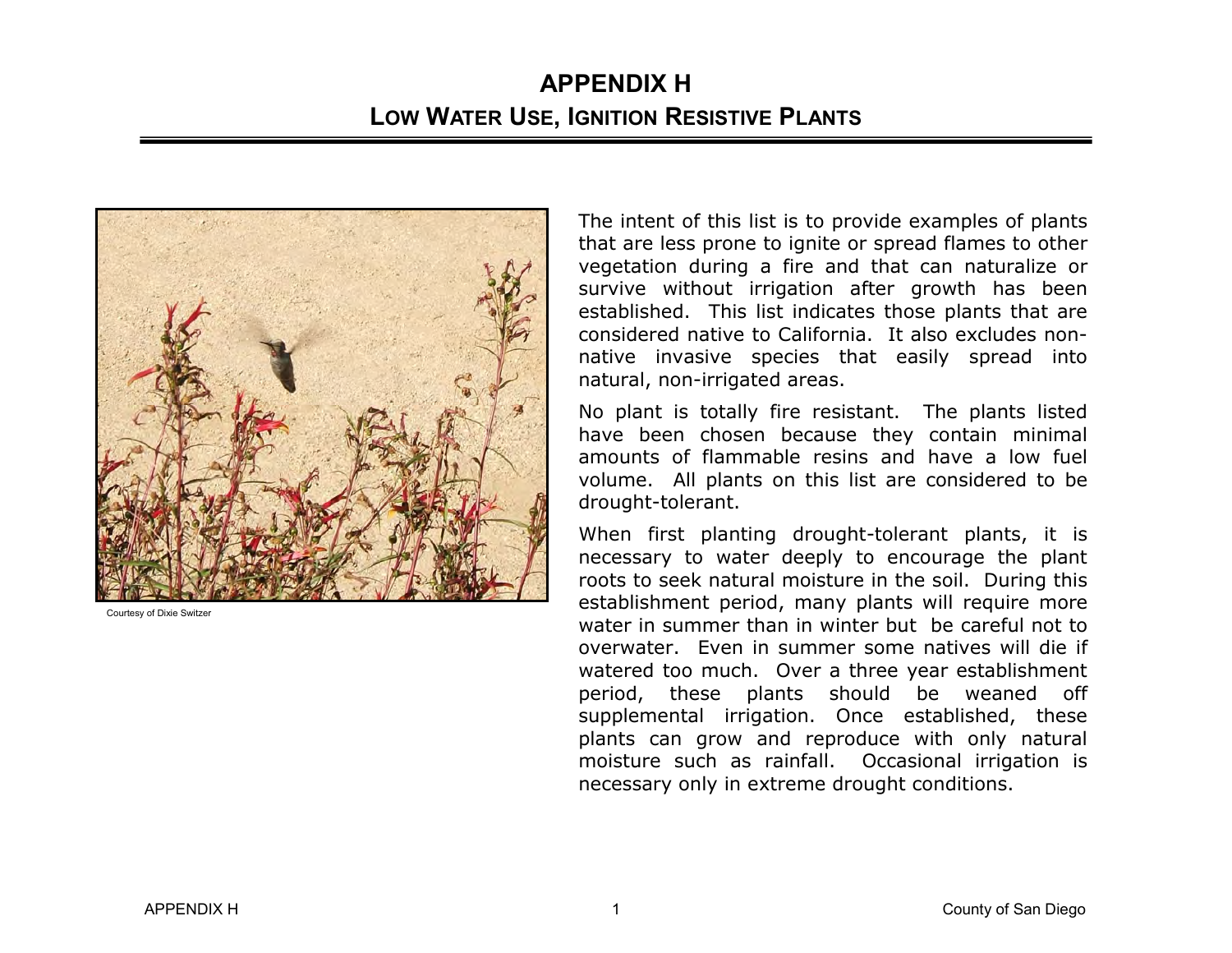# **APPENDIX H**

#### **LOW WATER USE, IGNITION RESISTIVE PLANTS**

#### **LEGEND**

- \* Native plant as identified in the Native Plant list published by the San Diego Chapter of the California Native Plant Society or the California Native Plant Link Exchange for San Diego County www.cnplx.info.<br>TYPE: A = Annual
- - $C =$ Succulent
	- G = Groundcover
	- P = Perennial
	- $S = Shrub$
	- $T = Tree$

The following references were used to avoid any listing of invasive plants:

*Los Angeles Regional Guide to Invasive Plants* http://weedwatch.lasgrwc.org/ Matrix\_Master\_20071022.pdf.

*California Invasive Plant Council Inventory of California Invasive Plants*http://www.cal-ipc.org/ip/inventory/index.php.

*American Society of Landscape Architects, San Diego Chapter: Invasive Ornamental Plant Guide* http://www.asla-sandiego.org/Download/PG\_08\_mod.pdf.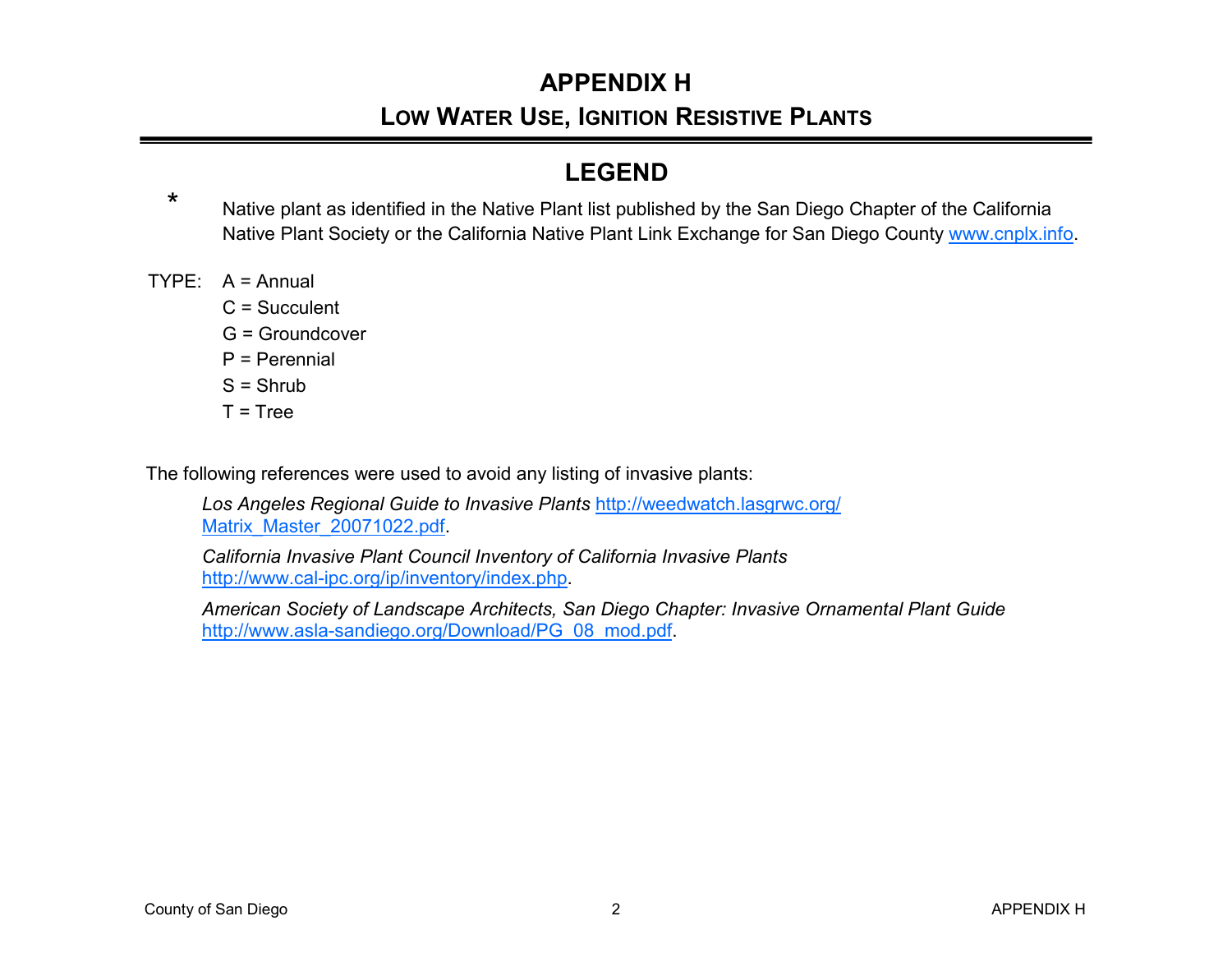Used with permission of



**Yarrow** 

Used with permission of www.laspilitas.com



**California Buckeye** 

Used with permission of www.laspilitas.com



**Desert Century** 

Used with permission of www.laspilitas.com



**Shaw's Century** 

| <b>BOTANICAL NAME</b>         | <b>COMMON NAME</b>           | <b>TYPE</b> |
|-------------------------------|------------------------------|-------------|
| Achillea Tomentosa*           | <b>Wooly Yarrow</b>          | G           |
| Aesculus californica*         | California Buckeye           | T/S         |
| Agave                         |                              |             |
| americana                     | <b>Century Plant</b>         | C           |
| deserti*                      | <b>Desert Century Plant</b>  | C           |
| shawii*                       | <b>Shaw's Century Plant</b>  | C           |
| Aloe arborescens              | <b>Tree Aloe</b>             | C           |
| Alyogyne huegelii             | <b>Blue Hibiscus</b>         | S           |
| Antigonon leptopus*           | San Miguel Coral Vine        | V           |
| Arbutus unedo                 | <b>Strawberry Tree</b>       | T           |
| Baccharis glutinosa*          | <b>Mule Fat</b>              | S           |
| <b>Brachychiton populneus</b> | <b>Bottle Tree</b>           | T           |
| Caesalpinia gilliesii         | <b>Bird of Paradise Bush</b> | S           |
| Calliandra californica*       | <b>Baja Fairy Duster</b>     | S           |
| Cassia artemisioides          | Feathey Senna                | S           |
| Ceanothus spp.*               | California Lilac             | S/G         |
| Ceratonia siliqua             | Carob                        | T           |
| Cercidium floridum            | <b>Blue Palo Verde</b>       | T           |
| Cercis occidentalis*          | <b>Western Redbud</b>        | T/S         |

Used with permission of www.laspilitas.com



**Mule Fat** 

Used with permission of www.laspilitas.com



**California Mountain Lilac (Ceanothus)** 

Used with permission of www.laspilitas.com



**Western Redbud**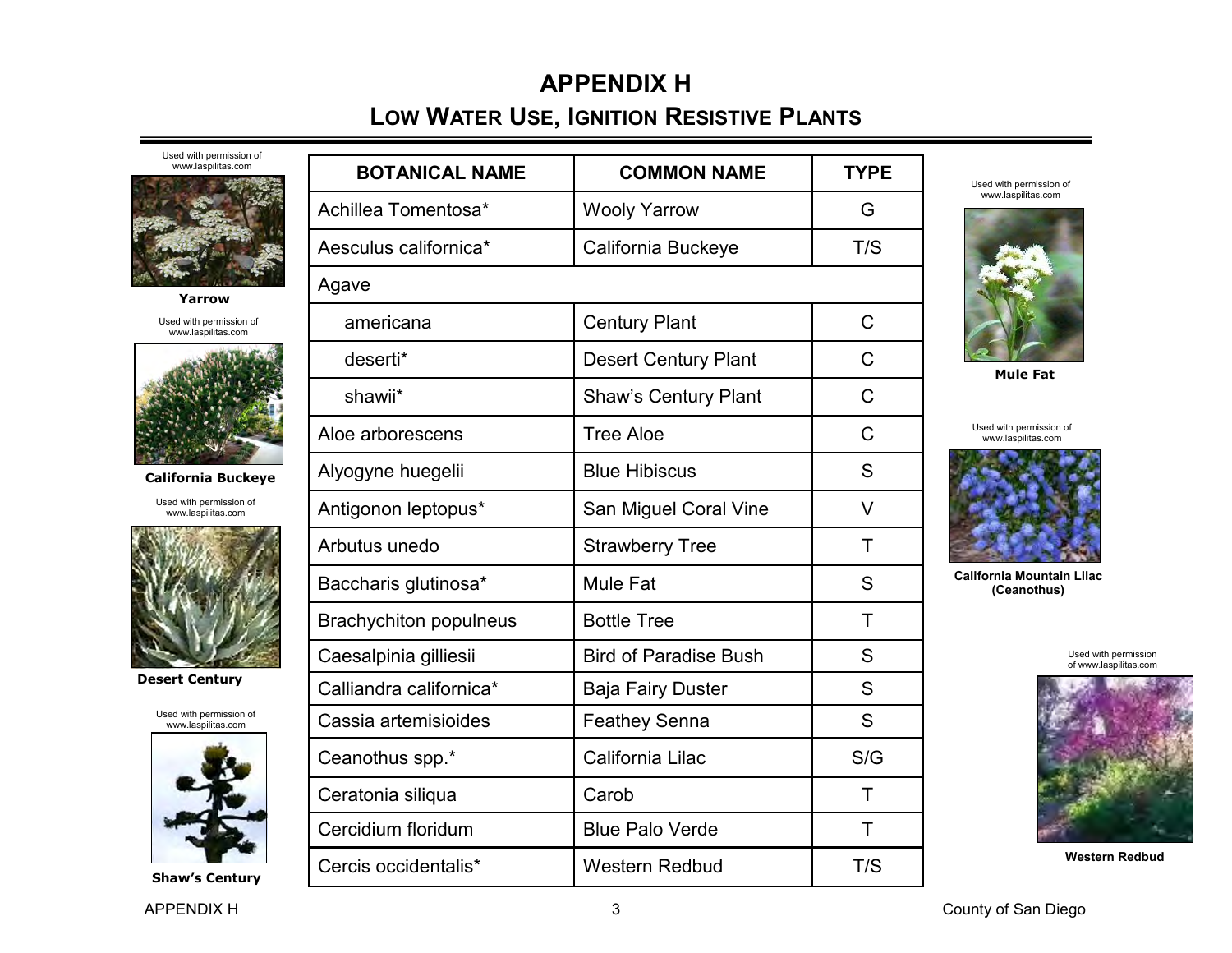### **APPENDIX H LOW WATER USE, IGNITION RESISTIVE PLANTS**



**Summer Holly** 

Used with permission of www.laspilitas.com



**Coast Sunflower** 

| Used with permission of |  |
|-------------------------|--|
| www.laspilitas.com      |  |



**Giant Coreopsis** 

| <b>BOTANICAL NAME</b>         | <b>COMMON NAME</b>              | <b>TYPE</b> |
|-------------------------------|---------------------------------|-------------|
| Comarostaphylis diversifolia* | <b>Summer Holly</b>             | S           |
| Convolvulus cneorum           | <b>Bush Morning Glory</b>       | S           |
| Coreopsis                     |                                 |             |
| gigantea*                     | <b>Giant Coreopsis</b>          | P           |
| maritima*                     | Sea Dahlia                      | P           |
| verticillata                  | Coreopsis                       | P           |
| Dalea                         |                                 |             |
| orcuttii                      | <b>Orcutt's Delea</b>           | S           |
| spinosa                       | <b>Smoke Tree</b>               | S           |
| Delosperma alba               | <b>White Trailing Ice Plant</b> | G           |
| Dudleya                       |                                 |             |
| brittonii*                    | Britton's Chalk Dudleya         | G           |
| pulverulenta*                 | <b>Chalk Dudleya</b>            | G           |
| virens*                       | <b>Island Live-Forever</b>      | G           |
| Elaeagnus pungens             | Silverberry                     | S           |
| Encelia                       |                                 |             |
| californica*                  | <b>Coast Sunflower</b>          | P           |
| farinosa*                     | <b>White Brittlebush</b>        | P           |
| Eriophyllum confertiflorum*   | <b>Golden Yarrow</b>            | S           |
| Erythrina caffra              | <b>Kaffirboom Coral Tree</b>    | Τ           |

Used with permission of www.laspilitas.com



**Sea Dahlia** 

Used with permission of www.laspilitas.com



**Chalk Dudleya** 

Used with permission of www.laspilitas.com



**White Brittlebush**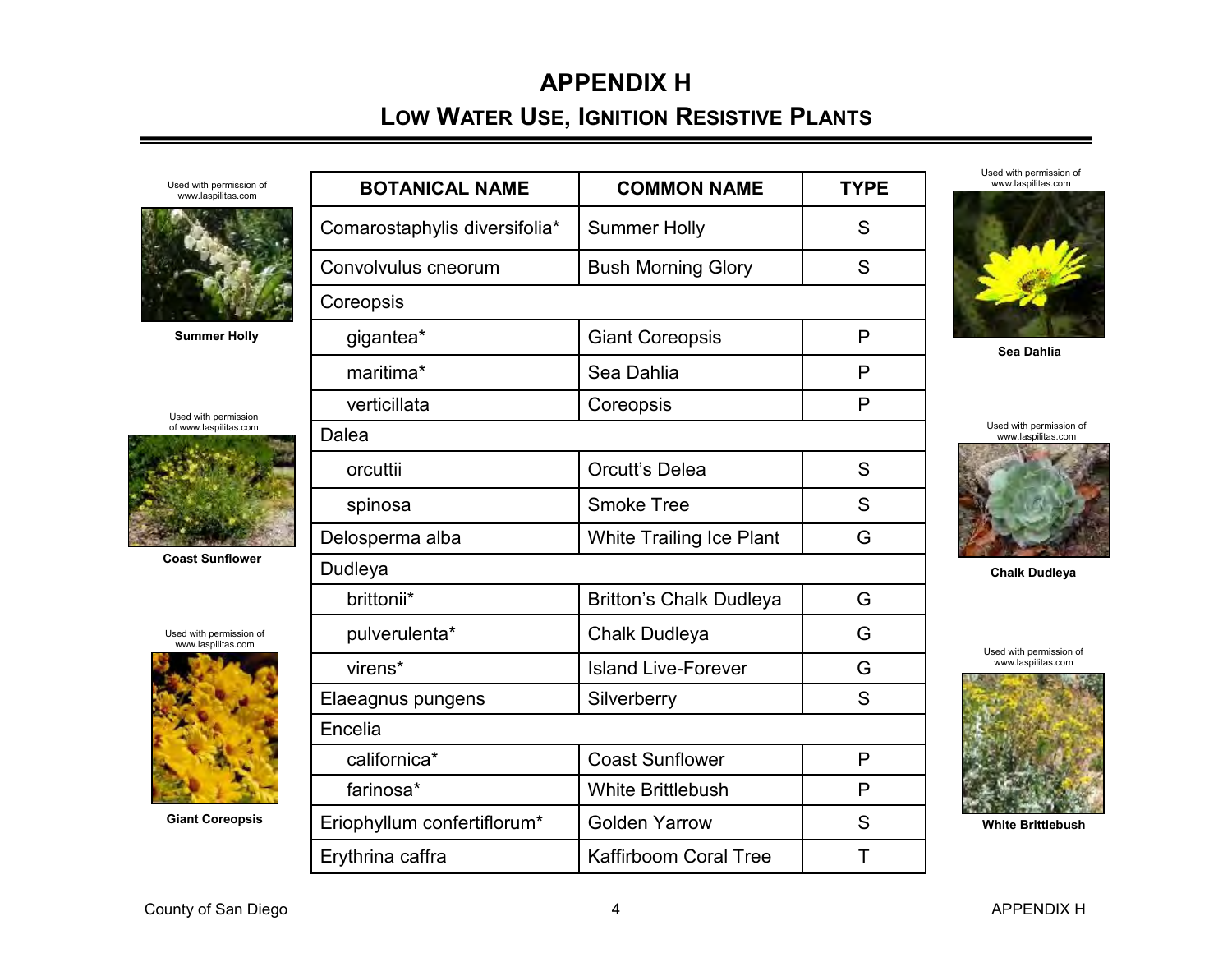Used with permission of www.laspilitas.com



**Golden Yarrow** 

Used with permission of www.laspilitas.com



**California Poppy** 

Used with permission of www.laspilitas.com



**Island Bush-Snapdragon** 

| <b>BOTANICAL NAME</b>     | <b>COMMON NAME</b>            | <b>TYPE</b> |
|---------------------------|-------------------------------|-------------|
| Eschscholzia californica* | California Poppy              | G/A         |
| Ferocactus viridescens*   | <b>Coast Barrel Cactus</b>    | C           |
| Fouquieria splendens*     | Ocotillo                      | C           |
| Galvezia                  |                               |             |
| Juncea*                   | Baja Bush-Snapdragon          | S           |
| speciosa*                 | Island Bush-Snapdragon        | S           |
| Garrya flavescens*        | <b>Ashy Silktassel</b>        | S           |
| Grevillea spp.            | Grevillea                     | T/S/G       |
| Helianthemum spp.*        | Sunrose                       | G           |
| Hesperaloe parviflora     | <b>Red Yucca</b>              | C           |
| Heteromeles arbutifolia*  | Toyon                         | S           |
| Iva hayesiana*            | <b>Poverty Weed</b>           | P           |
| Juglans                   |                               |             |
| californica*              | California Walnut             | Τ           |
| hindsii                   | California Black Walnut       | т           |
| Keckiella cordifolia*     | <b>Heart-Leaved Penstemon</b> | V           |
| Kniphofia uvaria          | <b>Red-Hot Poker</b>          | P           |
| Lampranthus aurantiacus   | <b>Ice Plant</b>              | G           |
| Lantana spp.              | Lantana                       | S/G         |

Used with permission of www.laspilitas.com



**Ashy Silktassel** 

Used with permission of www.laspilitas.com



**Sunrose** 

Used with permission of www.laspilitas.com



**Toyon** 

Used with permission of www.laspilitas.com



**Poverty Weed**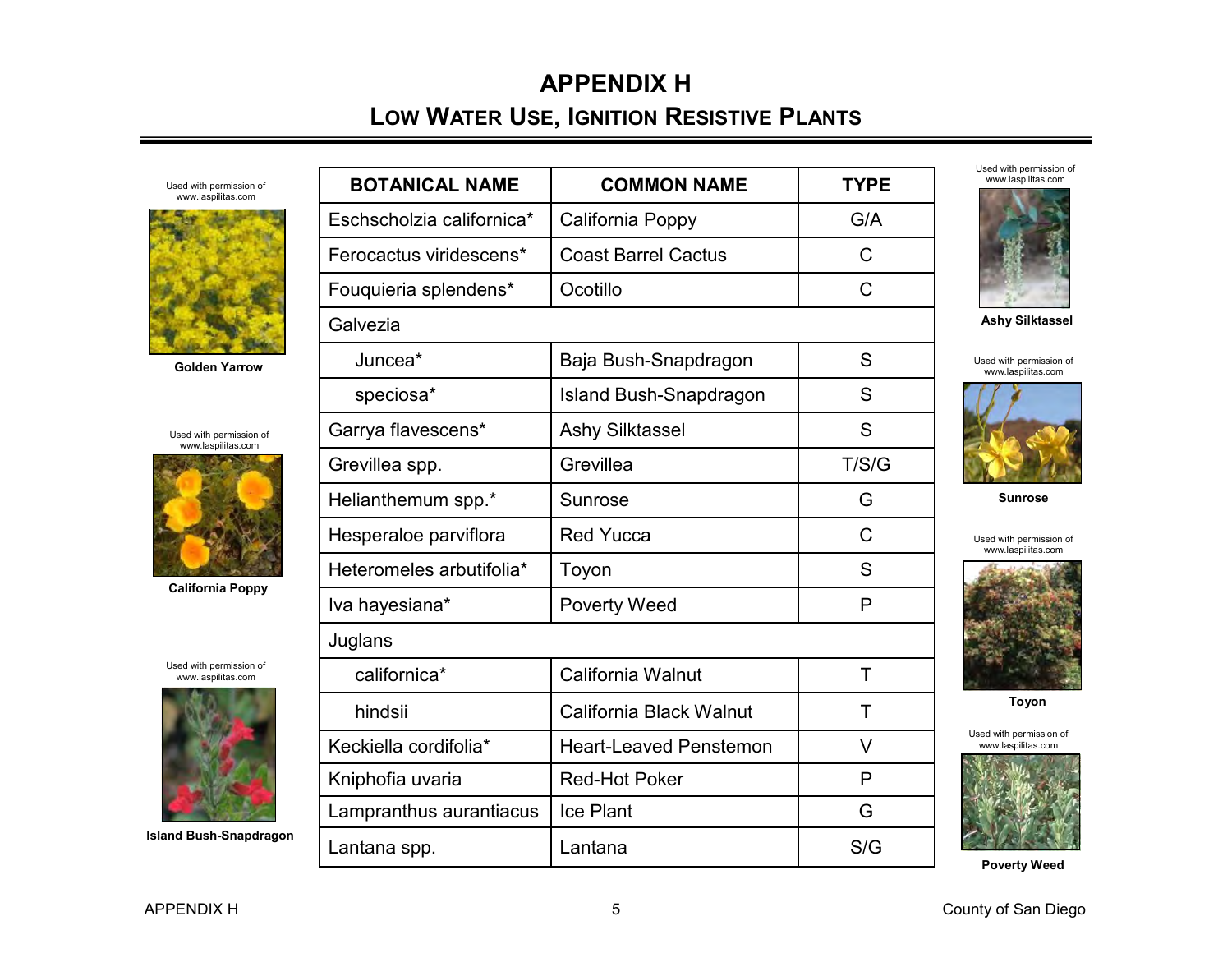### **APPENDIX H LOW WATER USE, IGNITION RESISTIVE PLANTS**

| www.laspilitas.com<br>Used with permission of<br>www.laspilitas.com<br>Lasthenia californica*<br><b>Common Goldfields</b><br>G<br>T/S<br>Laurus nobilis<br><b>Sweet Bay</b><br>P<br>Lavandula spp.<br>Lavender<br>S<br>Leucophyllum frutescens<br><b>Texas Ranger</b><br><b>California Walnut</b><br><b>Deerweed</b> |  |
|----------------------------------------------------------------------------------------------------------------------------------------------------------------------------------------------------------------------------------------------------------------------------------------------------------------------|--|
|                                                                                                                                                                                                                                                                                                                      |  |
|                                                                                                                                                                                                                                                                                                                      |  |
|                                                                                                                                                                                                                                                                                                                      |  |
|                                                                                                                                                                                                                                                                                                                      |  |
| $\vee$<br><b>Chaparral Honeysuckle</b><br>Lonicera subspicata*                                                                                                                                                                                                                                                       |  |
| Lotus scoparius*<br>S<br>Deerweed<br>Used with permission of                                                                                                                                                                                                                                                         |  |
| www.laspilitas.com<br>Used with permission of<br>G/A<br>Lupinus spp.<br>Lupine<br>www.laspilitas.com                                                                                                                                                                                                                 |  |
| Lyonothamnus floribundus spp.                                                                                                                                                                                                                                                                                        |  |
| Fernleaf Catalina Ironwood<br>T<br>asplenifolius*                                                                                                                                                                                                                                                                    |  |
| Malacothamnus fasciculatus*<br>S<br><b>Mesa Bushmallow</b>                                                                                                                                                                                                                                                           |  |
| <b>Heart-Leaved Penstemon</b><br>Nolina                                                                                                                                                                                                                                                                              |  |
| <b>Fernleaf Catalina</b><br>Parry's Nolina<br>C<br>parryi*<br><b>Ironwood</b>                                                                                                                                                                                                                                        |  |
| $\mathsf{C}$<br><b>Wolf's Bear Grass</b><br>parryi spp. Wolfii*<br>Used with permission of<br>www.laspilitas.com                                                                                                                                                                                                     |  |
| Penstemon spp. (wild)*<br>Penstemon wild<br>P<br>Used with permission of                                                                                                                                                                                                                                             |  |
| www.laspilitas.com<br>Pittosporum phillyraeoides<br><b>Willow Pittosporum</b><br>Т                                                                                                                                                                                                                                   |  |
| Portulacaria afra<br>T/S<br><b>Elephant's Food</b>                                                                                                                                                                                                                                                                   |  |
| Prunus                                                                                                                                                                                                                                                                                                               |  |
| T/S<br><b>Chaparral Honeysuckle</b><br>ilicifolia*<br><b>Hollyleaf Cherry</b>                                                                                                                                                                                                                                        |  |
| <b>Mesa Bushmallow</b><br><b>Catalina Cherry</b><br>T/S<br>Iyonii                                                                                                                                                                                                                                                    |  |

County of San Diego **6** APPENDIX H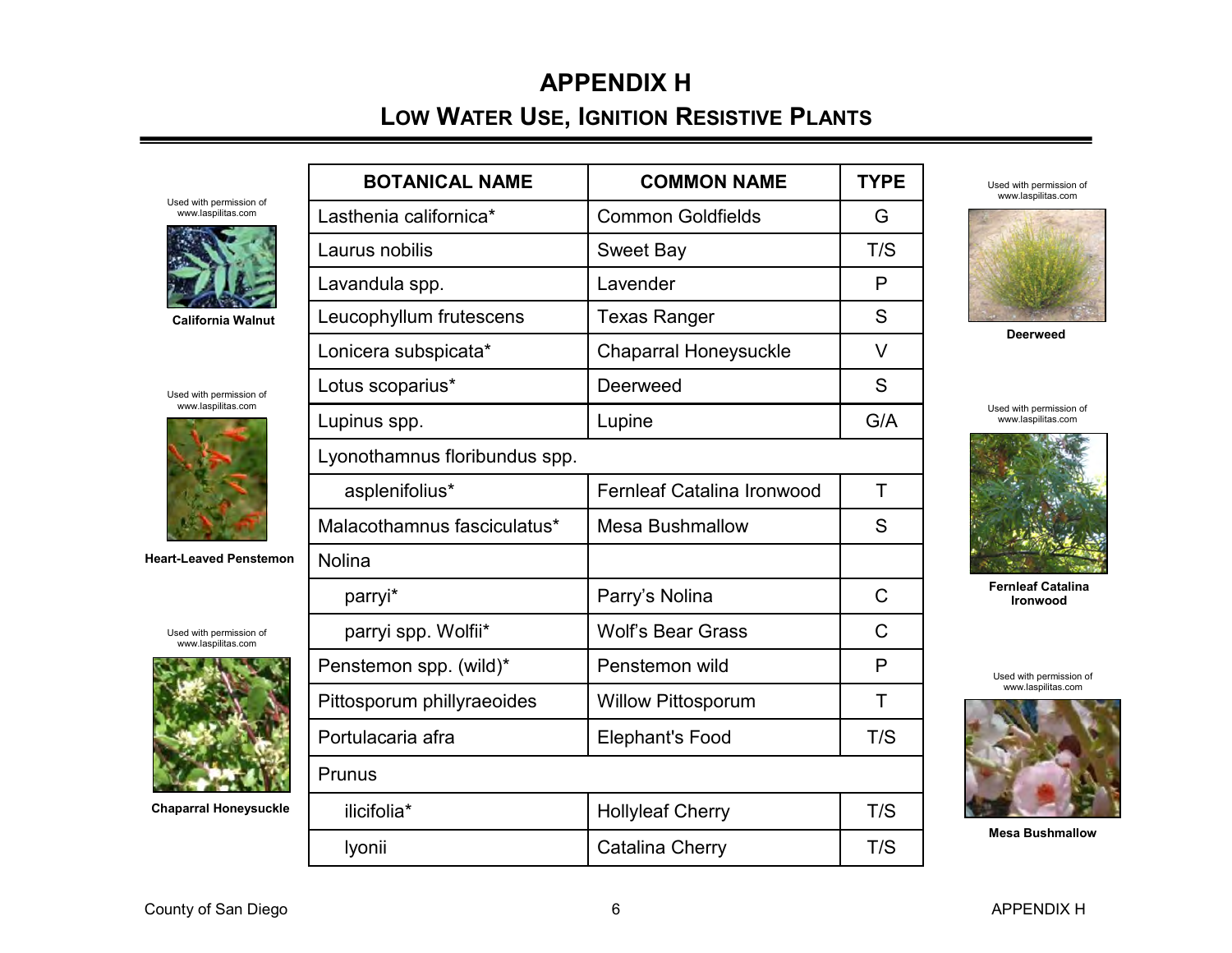Used with permission of www.laspilitas.com



**Wild Penstemon** 

Used with permission of www.laspilitas.com



**Hollyleaf Cherry** 



**Coast Live Oak** 

| <b>BOTANICAL NAME</b>         | <b>COMMON NAME</b>           | <b>TYPE</b>  |
|-------------------------------|------------------------------|--------------|
| Quercus                       |                              |              |
| agrifolia*                    | <b>Coast Live Oak</b>        | T            |
| dumosa*                       | Scrub Oak                    | S            |
| engelmannii*                  | Engelmann Oak                | Τ            |
| suber                         | Cork Oak                     | Τ            |
| Rhamnus californica*          | Coffeeberry                  | S            |
| Robinia Ambigua 'Purple Robe' | <b>Purple Robe Locust</b>    | T            |
| Romneya coulteri*             | Matilija Poppy               | S            |
| Rosa                          |                              |              |
| californica*                  | California Wild Rose         | S            |
| minutifolia*                  | Baja California Wild<br>Rose | S            |
| Sambucus spp.                 | Elderberry                   | S            |
| Santolina                     |                              |              |
| chamaecyparissus              | <b>Lavender Cotton</b>       | $\mathsf{P}$ |
| virens                        | Santolina                    | P            |
| Sedum spp.                    | Stonecrops                   | C            |
| Senecio cineraria             | <b>Dusty Miller</b>          | P            |
| Sisyrinchium bellum*          | <b>Blue-Eyed Grass</b>       | P            |
| Symphoricarpos mollis*        | <b>Creeping Snowberry</b>    | S            |

Used with permission of www.laspilitas.com



**Engelmann Oak** 

Used with permission of www.laspilitas.com



**Coffeeberry** 

Used with permission of www.laspilitas.com



**Matilija Poppy**